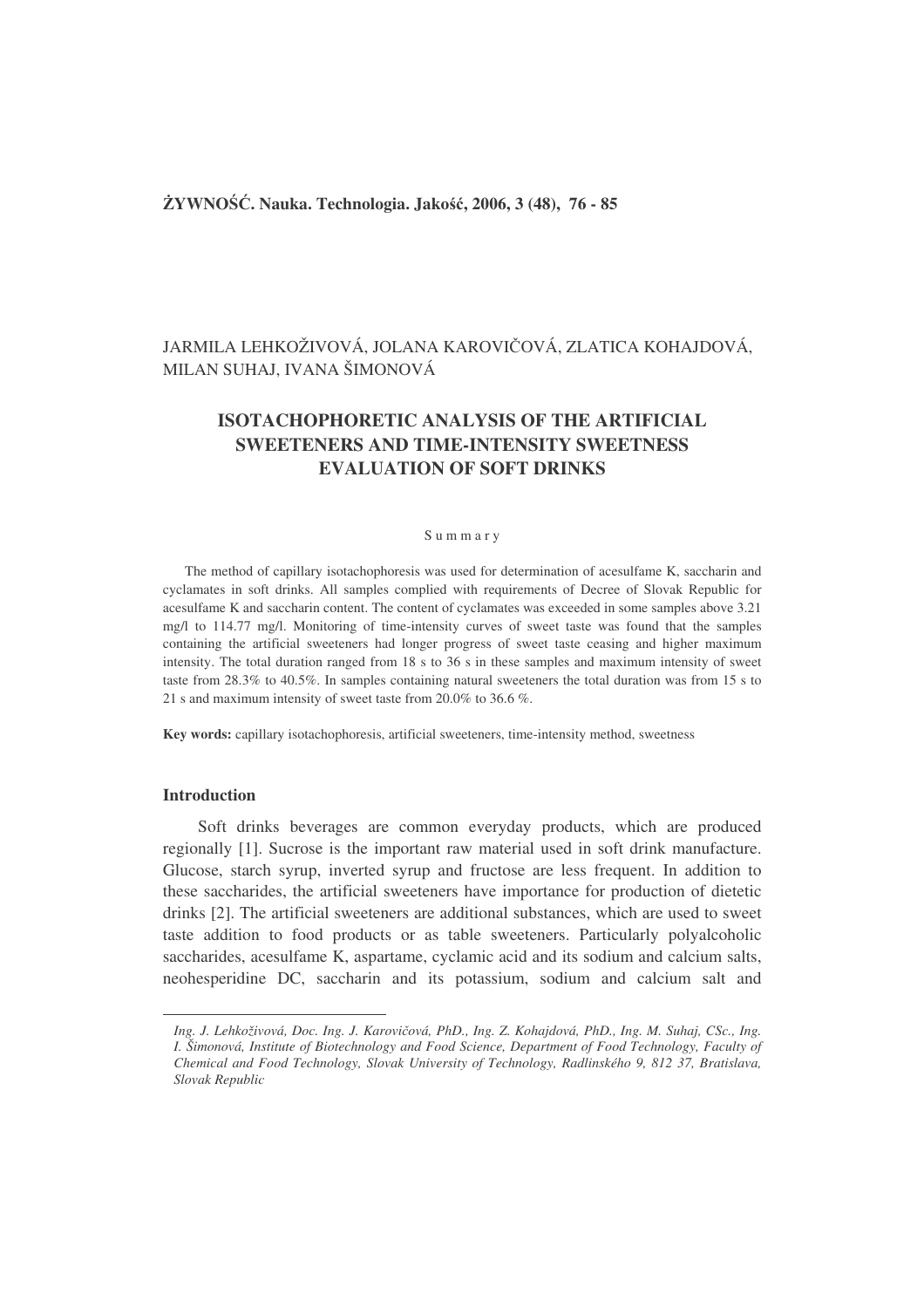thaumatine belong to this group. The artificial sweeteners can be used separately or in combination with other only in that amount which can achieved standard sweet taste. The highest allowable amounts of the individual sweeteners are needed to reduce proportionally in their combination [3].

Sucrose – sugar fulfils not only function of sweetener but influences the sense of taste fullness, harmonizes other taste components of drinks, accentuates aromatic, mainly fruity parts [2].

Saccharin is salt of anhydride of sulfaminobenzoic acid. It is the oldest and the most common used sweetener in the world. The sweetness of saccharine is 400–550 times higher than sucrose but it has long-time bitter metallic aftertaste. It is used in the form of Na or Ca salts, well soluble in the water. Technologically it is good stable towards the increased temperature [2, 4, 5].

Cyclamates are used in the form of sodium or calcium salt of cyclohexylsulfamic acid. The sweetness of cyclamates is 30–60 times higher than sucrose. They are well soluble in water, stable in acid medium and resistant to higher temperature. Their sweet taste is pure without secondary tastes [2, 6].

Acesulfame K is potassium salt of 6-methyl-1,2,3-oxathiazinone-2,2-dioxide. In comparison with 3–5% solution of sucrose it is 150–200 times sweeter, whereupon threshold of sensitivity for sweetness is 0.08–0.12 mmol/l, for bitterness 3–7 mmol/l. The sweetener is not metabolized by the human body and thus contributes no energy to the diet. Acesulfame K contains two amide and one ester bond that they can hydrolyze at higher temperature mainly in acid conditions. In these conditions acetoacetic acid is formed. In the next ketonic breakdown, acetoacetic acid is decomposed into acetone, carbon dioxide and ammonium sulfate [7, 8].

Aspartame is L-aspartyl-L-phenylalanine methyl ester. Its sweetness is 180 times higher than sucrose. The taste of aspartame is similar to sucrose and it has the ability to strengthen some aromatic substances. Aspartame is unstable at higher temperatures as well as in aqueous medium. Eventually it is decomposed. The speed of decomposition and the type of those products depends on temperature, pH and moisture content. This decomposing process reduces sweetness because the sweet taste is linked with the structure of  $\alpha$ -aspartame and it is not related to other decomposing products [2, 6, 9].

The taste perception has some rarities. It relatively takes long time because taste active substances have to dissolve at first, penetrate into taste buds and then through mucous layer to the taste cells in them. The ceasing of taste is long too because taste active substances have to drift out with saliva from taste cells and then from taste buds into the oral cavity. The temperature has influence upon the taste perception too [10, 11].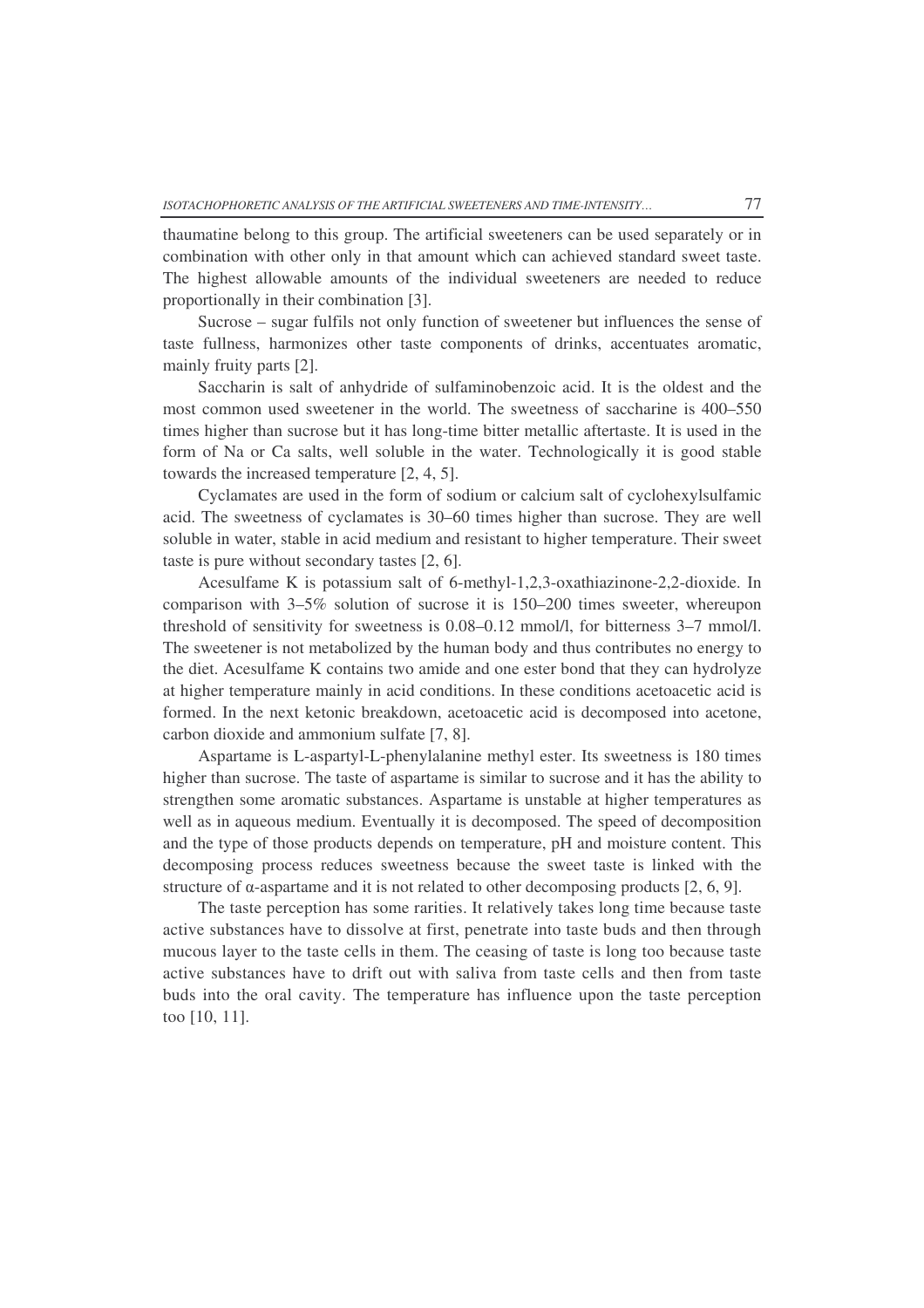The time-intensity evaluation is dynamic sensory method. The change of sensory attributes is monitored in dependence on time. It is concerned about determination of time dependency of some taste components in dependence on time from putting into mouth and after swallowing mainly. These procedures are important for monitoring of ceasing of long-time taste, e.g. bitterness and astringency because the speed of their perception is relatively slower than other taste qualities. The time needed for ceasing of taste monitoring is different and it is dependent on stimulus, its type (quality) and quantity [12-18].

There is possible to find out four basic parameters from time-intensity curve, namely maximum intensity of the taste (IMAX), time to maximum intensity (TMAX), total duration (DUR) and area under the curve (AUC). These values can enter into other analyses (e.g. principal component analysis PCA), where is possible to find out differences among the samples or panelists [14, 19-23].

We used capillary isotachophoresis (ITP) for determination of the artificial sweeteners in some soft drinks. ITP is a form of steady-state electrophoresis in which a voltage gradient generated by using buffers of differing mobility at constant current is used. It is therefore a discontinuous system. Electrophoresis proceeds until all ionic analysis are migrating with the same (iso) speed (tacho). The theory is dependent on the Kohlrausch regulatory function. ITP has high sensitivity and precision [24]. In food analysis, ITP can be used for the determination of food additives, preservatives, organic acids, biogenic amines, nitrates, food colorants and *etc.* The advantages of ITP include its independence of derivatisation and deproteination of the sample and in comparison with HPLC simple sample preparation and short analysis time [25].

The aim of this study was using capillary isotachophoresis and testing of suggested electrolytic system for determination of the artificial sweeteners (acesulfame K, saccharin and cyclamates) in some soft drinks. In these drinks evaluate and obtain time-intensity curves of sweetness.

### **Materials and methods**

### *Samples*

20 samples of the soft drinks were purchased in a local food market. 14 of them contained the artificial sweeteners. The samples were from different producers. The soft drinks data are defined in Tab. 1. The volume of all drinks was 2 l.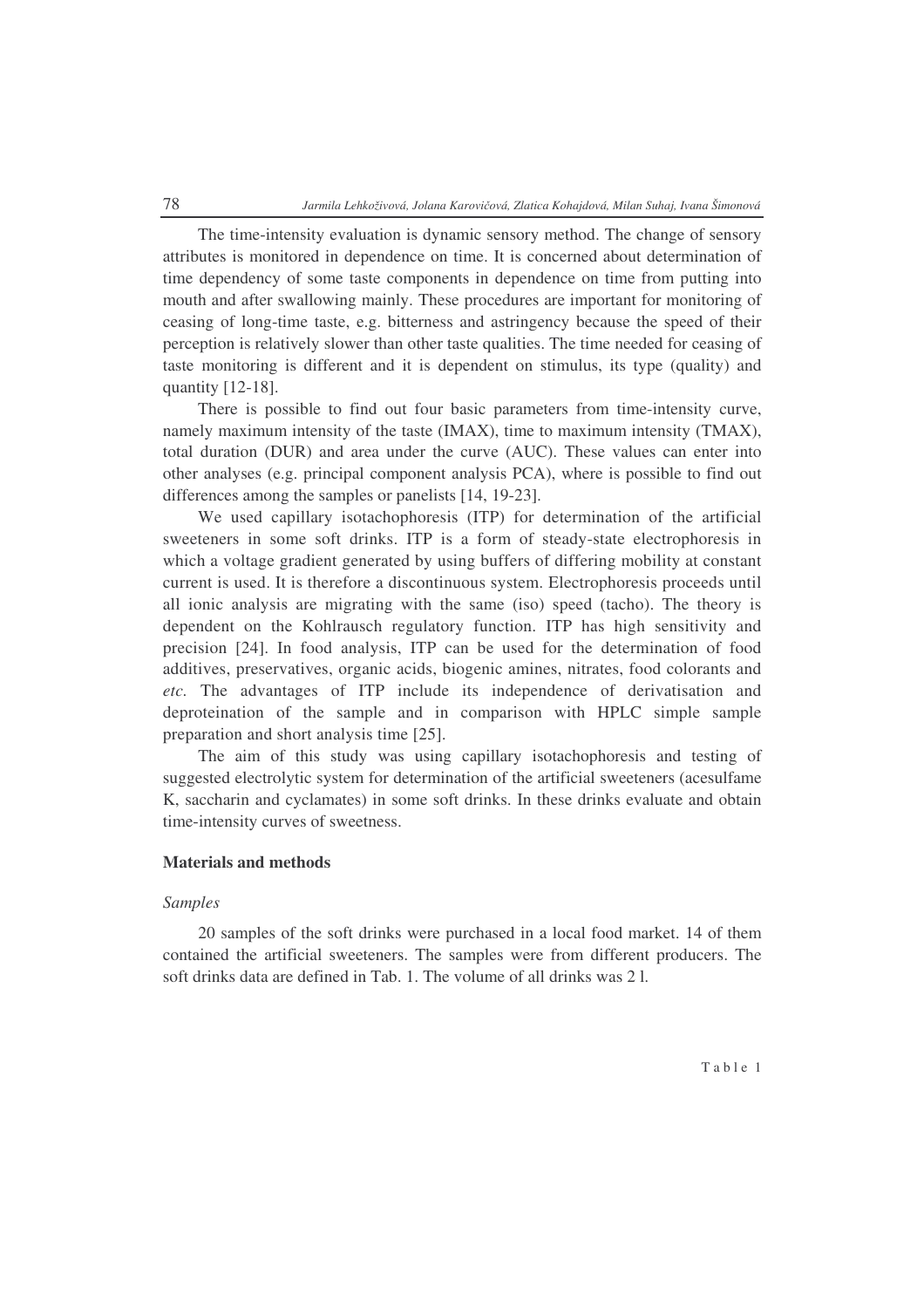| Sample         | Soft drink name                                                              | Declarative artificial<br>sweeteners | Producer  |  |
|----------------|------------------------------------------------------------------------------|--------------------------------------|-----------|--|
| Próba          | Nazwa napoju bezalkoholowego                                                 | Deklarowane dodatki<br>słodzące      | Producent |  |
| $\mathbf{1}$   | Coca-Cola light                                                              | E 950, E 951, E 952                  | <b>SR</b> |  |
| $\overline{2}$ | Relax Green Apple                                                            | E 951, E 952, E 954                  | <b>SR</b> |  |
| 3              | Relax Pink Grepp                                                             | E 951, E 952, E 954                  | <b>SR</b> |  |
| $\overline{4}$ | Toma Slice Pomaranč (orange flavour)                                         | E 950, E 951                         | <b>SR</b> |  |
| 5              | Relax Vínny (grapy flavour)                                                  | E 950, E 951, E 952                  | <b>SR</b> |  |
| 6              | Senza Línia Multivitamín                                                     | E 950, E 951, E 954                  | <b>SR</b> |  |
| 7              | Senza – Ľadový čaj citrón (lemon ice tea)                                    | E 950, E 951,<br>E 952, E 954        | <b>SR</b> |  |
| 8              | Olé – Ľadový čaj citrón (lemon ice tea)                                      | E 950, E 952, E 954                  | CR        |  |
| $\overline{9}$ | Wild Raspberry                                                               | E 950, E 952, E 954                  | <b>SR</b> |  |
| 10             | Prameň Citrón (lemon flavour)                                                | E 950, E 952, E 954                  | <b>SR</b> |  |
| 11             | Kolča (cola flavour)                                                         | E 952, E 954                         | <b>SR</b> |  |
| 12             | Ice Tea – Ľadový čaj citrón (lemon ice tea)                                  | E 950, E 951,<br>E 952, E 954        | <b>CR</b> |  |
| 13             | Lift Jablko (apple flavour)                                                  | E 950, E 952, E 954                  | <b>SR</b> |  |
| 14             | Multivitamín (multivitamin soft drink)                                       | E 950, E 952, E 954                  | <b>SR</b> |  |
| 15             | Coca-Cola                                                                    |                                      | <b>SR</b> |  |
| 16             | Kofola Original                                                              |                                      | <b>SR</b> |  |
| 17             | Mirinda Pomarančová Explózia (orange flavour)                                |                                      | CR        |  |
| 18             | Jupí Frupper jahoda, pomaranč, jablko (strawberry,<br>orange, apple flavour) |                                      | <b>SR</b> |  |
| 19             | Figo Línia Multivitamín (multivitamin soft drink)                            |                                      | <b>SR</b> |  |
| 20             | Márka Červená                                                                |                                      | <b>SR</b> |  |

Description of soft drink. Charakterystyka napojów bezalkoholowych.

Explanatory notes: / Objaśnienia:

E 950 – acesulfame K / acesulfam K, E 951 – aspartame / aspartam, E 952 – cyklamate acid and its Na, Ca salts / kwas i cyklaminiany Na i Ca, E 954 – saccharin and its Na, K, Ca salts / sacharyna i jej sole Na, K, Ca,, SR – Slovak republic / Republika Słowacka, CR – Czech republic / Republika Czeska

### *Determination of the artificial sweeteners*

The column coupling electrophoretic analyzer used was an EA 202 M (Villa Labeco, Spišská N. Ves, Slovak Republic). The artificial sweeteners were detected by a conductivity detector. The isotachopherograms were evaluated by a PC software package supplied with an analyzer. The electrolytic system of the following composition was applied: Leading electrolyte (LE): 0.5 mmol/l HCl + 0,1% MHEC,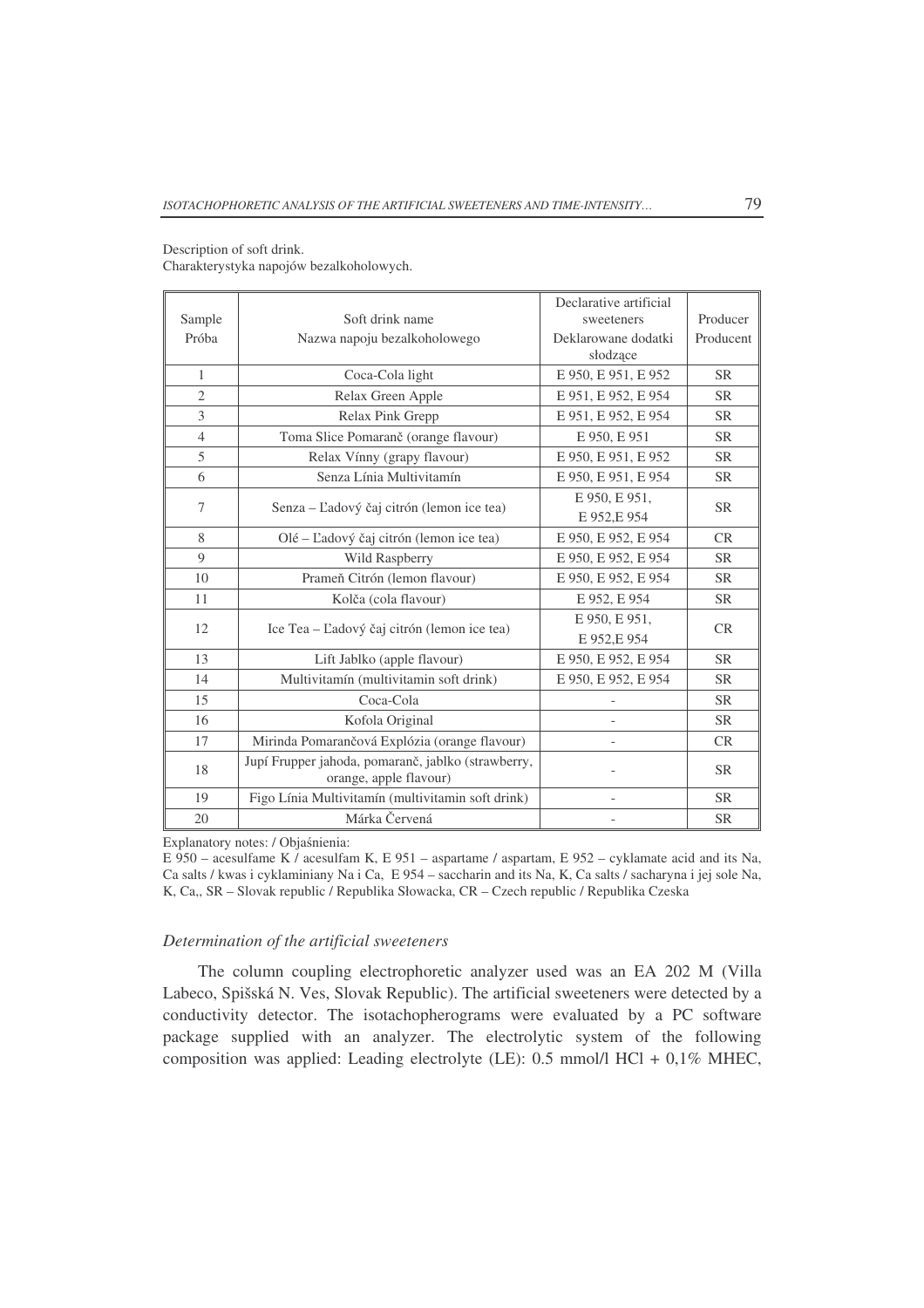pH was adjusted to 3.5 by ß-alanine. Terminating electrolyte (TE): 10 mmol/l citric acid. The driving current applied to the preseparation capillary was  $200 \mu A$  and to the analytical capillary 20  $\mu$ A.

Standards of sweeteners were: sodium cyclamate (99%, Merck, Germany), acesulfame K (99%, Fluka, Switzerland) and sodium salt of saccharin (99%, Aldrich, Germany).

# **Sample preparation for the determination of the artificial sweeteners**

Samples that contained insoluble substances were filtered and samples that contained  $CO<sub>2</sub>$  were degassed in ultrasonic bath UC 005 AJ 1 (Tesla, ČSFR).

# *Time-intensity evaluation of sweetness*

For time-intensity evaluation of sweetness model sweetener solutions of sucrose, aspartame and saccharine were prepared. Concentrations of sweetener solutions were followed: 9% sucrose, 0.05% aspartame and 0.9% saccharin.

Before evaluation panelists were tested for basic sensory tests: differentation of basic tastes, determination of threshold sensitivity, determination of threshold taste differences, determination of taste memory, determination of the rank according to aroma intensity, determination of the rank according to colour or turbidity intensity, determination of threshold aroma differences, determination of characteristic aroma substances.

The unstructured graphical scales were used for time-intensity evaluation. The result of its is time-intensity curve that showed how intensity of sense increases or decreases during time from tasting of sample.

The panelists were instructed to drink the sample, hold it in their mouths for 3 s and then swallow. They recorded extent of sweet taste intensity on the unstructured scale in 3 s (sense before swallowing of sample), 6 s (immediately after swallowing) and then every 3 s till total taste disappearing.

The arithmetic mean of sweet taste intensities were put into the graph in dependence on time and overlapped with regression curve.

# **Results and discussion**

### *Determination of the artificial sweeteners*

ITP and suggested electrolytic system was used for determination of the artificial sweeteners in 14 samples of soft drinks, in which was declared the presence of the artificial sweeteners: acesulfame K, saccharin and cyclamates. The results of this determination are shown in Tab. 2.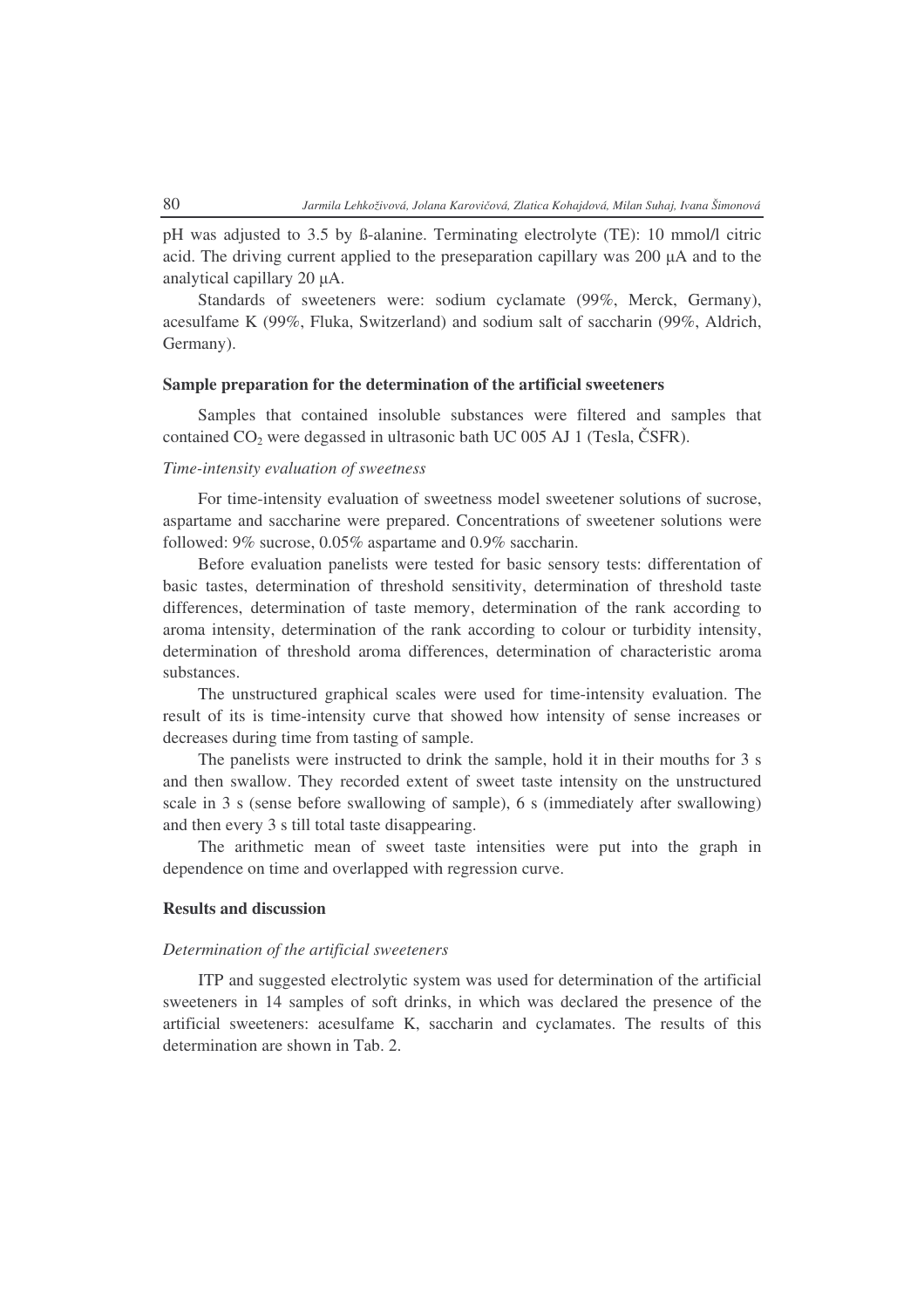### Table 2

| Sample<br>Próba | Acesulfame<br>K<br>[mg/l] | S                        | $S_{r}$<br>$\lceil \% \rceil$ | Saccharin<br>[mg/l] | S                        | $S_r$<br>$\lceil \% \rceil$ | Cyclamates<br>[mg/l] | S                        | $S_r$<br>$\lceil \% \rceil$ |
|-----------------|---------------------------|--------------------------|-------------------------------|---------------------|--------------------------|-----------------------------|----------------------|--------------------------|-----------------------------|
| 1               | 189.19                    | 2.84                     | 1.50                          | <b>ND</b>           | $\overline{\phantom{0}}$ |                             | 286.68               | 1.45                     | 0.50                        |
| $\overline{2}$  | <b>ND</b>                 | $\overline{\phantom{a}}$ |                               | 17.03               | 0.53                     | 3.11                        | 116.35               | 1.82                     | 1.56                        |
| 3               | ND                        |                          | $\overline{\phantom{a}}$      | 13.47               | 0.64                     | 4.75                        | 113.96               | 2.23                     | 1.96                        |
| $\overline{4}$  | 86.21                     | 0.29                     | 0.34                          | ND                  | -                        |                             | ND                   | $\overline{\phantom{a}}$ |                             |
| 5               | 85.41                     | 0.34                     | 0.40                          | <b>ND</b>           | $\overline{\phantom{0}}$ |                             | 263.85               | 3.63                     | 1.37                        |
| 6               | 117.43                    | 1.35                     | 1.15                          | 31.04               | 0.72                     | 2.32                        | ND                   | $\overline{\phantom{a}}$ |                             |
| 7               | 28.70                     | 0.14                     | 0.49                          | 73.13               | 0.13                     | 0.18                        | 364.77               | 0.82                     | 0.22                        |
| 8               | 22.02                     | 0.15                     | 0.68                          | 53.31               | 1.48                     | 2.78                        | 267.28               | 2.74                     | 1.02                        |
| 9               | 34.65                     | 0.39                     | 1.12                          | 70.73               | 0.29                     | 0.41                        | 161.24               | 1.40                     | 0.87                        |
| 10              | 14.27                     | 0.29                     | 2.03                          | 61.31               | 0.41                     | 0.67                        | 189.91               | 0.93                     | 0.49                        |
| 11              | 1.65                      | 0.05                     | 3.03                          | 4.86                | 0.16                     | 3.29                        | 253.21               | 1.96                     | 0.77                        |
| 12              | 20.91                     | 0.16                     | 0.76                          | 25.45               | 0.16                     | 0.63                        | 139.68               | 1.85                     | 1.32                        |
| 13              | 118.75                    | 0.65                     | 0.55                          | 48.98               | 1.82                     | 3.71                        | 247.43               | 0.40                     | 0.16                        |
| 14              | 35.65                     | 1.18                     | 3.31                          | 71.92               | 2.41                     | 3.35                        | 203.15               | 3.54                     | 1.74                        |

Amounts of acesulfame K, saccharin and cyclamates in soft drink samples determined by ITP method. Zawartość acesulfamu K, sacharyny, i cyklaminianów w napojach, oznaczona za pomocą metody ITP

Explanatory notres: / Objaśnienia:

s – standard deviation / odchylenie standardowe,  $s_r$  – relative standard deviation / względne odchylenie standardowe

ND – below the limit of determination / ponizej limitu oznaczenia

Table 3

ITP characteristics method of artificial sweeteners determination. Oznaczenie sztucznych substancji słodzących za pomocą metody ITP

| Parameter                                          | Value / Wartość   |               |              |  |
|----------------------------------------------------|-------------------|---------------|--------------|--|
| Parametr                                           | Acesulfame K      | Saccharin     | Cyklamates   |  |
| Detection limit [mg/kg]                            | 0.82              | 1.96          | 1.82         |  |
| Quantification limit [mg/kg]                       | 1.24              | 2.95          | 2.73         |  |
| Linearity [mg/kg]                                  | $1.2 - 11.9$      | $3.0 - 11.1$  | $2.7 - 12.1$ |  |
| Correlation coeffients<br>(for calibration curves) | $0.9996 - 0.9997$ | 0.9992-0.9998 | 0.998-0.9998 |  |

Calibration curves were measured for standard solution of acesulfame K, saccharin and sodium cyclamate in concentration interval 1-25 mg/l. The method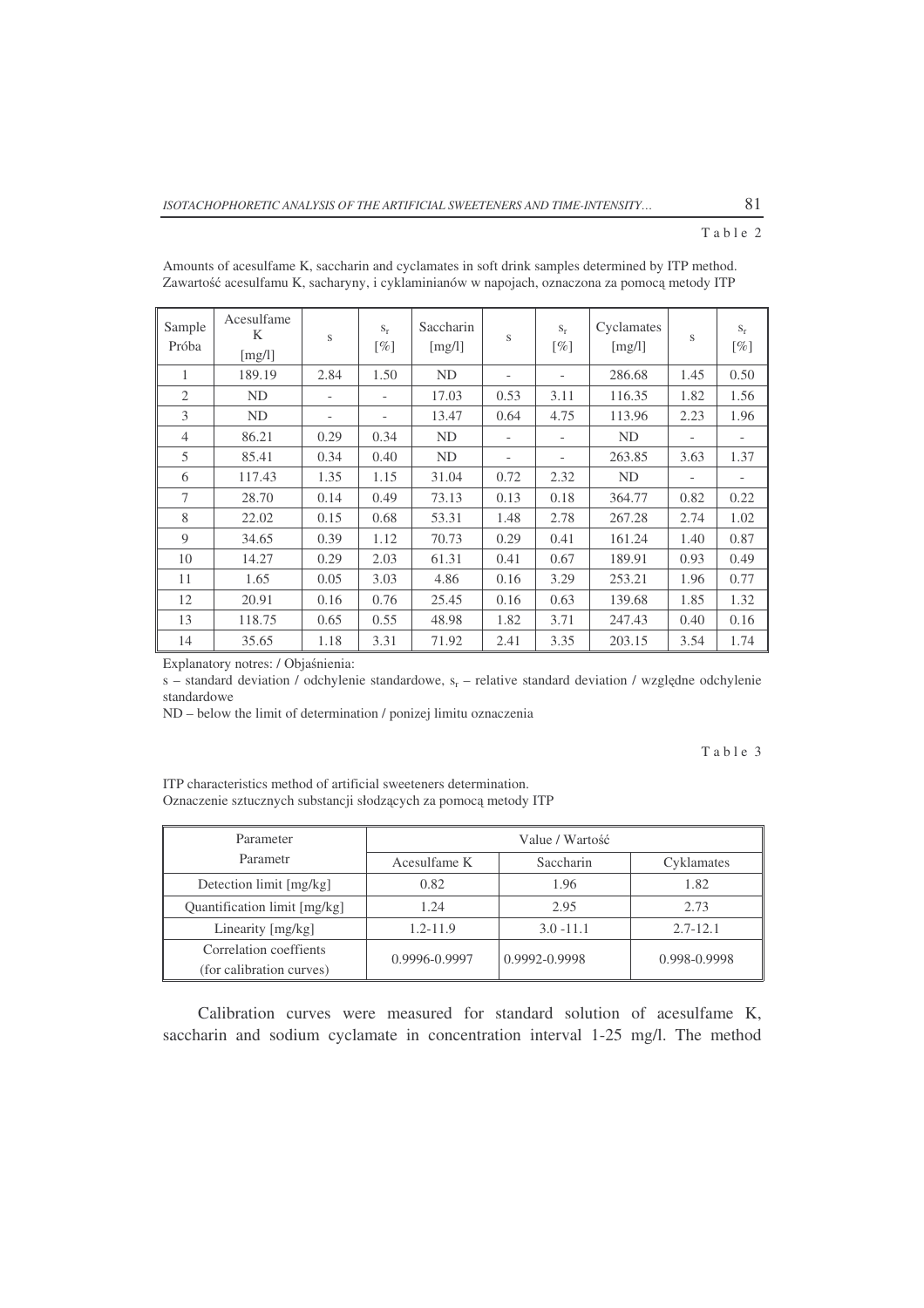characteristics, i.e. linearity, detection limit, quantification limit of the artificial sweetener determination are summarized in Tab. 3.

The required results were compared with requirements of Decree of Slovak Republic, which quotes the highest allowable amount of acesulfame K 350 mg/l, saccharin and its Na, K and Ca salts 80 mg/l, cyclamate acid and its Na, Ca salts 250 mg/l.

All samples complied with the requirement for content of acesulfame K and saccharin. The content of acesulfame K ranged in individual samples from 1.65 mg/l (Kolča), to 189.19 mg/l (Coca-Cola light) and the content of saccharin from 4.86 mg/l  $(Kol\check{c}a)$  to 73.13 mg/l (Senza – Ice tea lemon).

The amount of cyclamates determined in soft drink samples was in the range from 113.96 mg/l (Relax Pink Grepp) to 364.77 mg/l (Senza – Ice tea lemon). In the samples of soft drinks labeled 1, 5, 7, 8 and 11 higher values of cyclamates were determined (from 1.3% to 45.9%) as maximal limit given in Decree of Slovak Republic.

### *Time-intensity evaluation of sweetness*

Ceasing of sweet taste was monitoring in model sweetener solutions and in samples of soft drinks. In Tab. 4 average values of sweet taste intensities of the sample 15 (Coca-cola) are presented from 0 to 15 s and its statistical characteristics.

Table 4

| Time / Czas<br>[s] | Intensity / Intensywność<br>$[\%]$ | S       | $\mathbf{S}_{\texttt{T}}$<br>$[\%]$ | $L_{1,2}$      |
|--------------------|------------------------------------|---------|-------------------------------------|----------------|
| $\overline{0}$     | 0.0                                | 0.0     | 0.0                                 | 0.0            |
| 3                  | 16.8                               | 0.9     | 5.2                                 | $16.8 \pm 0.5$ |
| 6                  | 23.2                               | 1.7     | 7.3                                 | $23.2 \pm 0.9$ |
| 9                  | 14.9                               | 1.1     | 7.5                                 | $14.9 \pm 0.6$ |
| 12                 | 8.1                                | 0.4     | 5.3                                 | $8.1 \pm 0.2$  |
| 15                 | 3.1                                | 0.3     | 10.6                                | $3.1 \pm 0.2$  |
| 18                 | 0.0                                | $0.0\,$ | 0.0                                 | 0.0            |

Ceasing of sweet taste in sample 15 (Coca-cola) Zanik smaku słodkiego w próbce nr 15 (Coca-cola)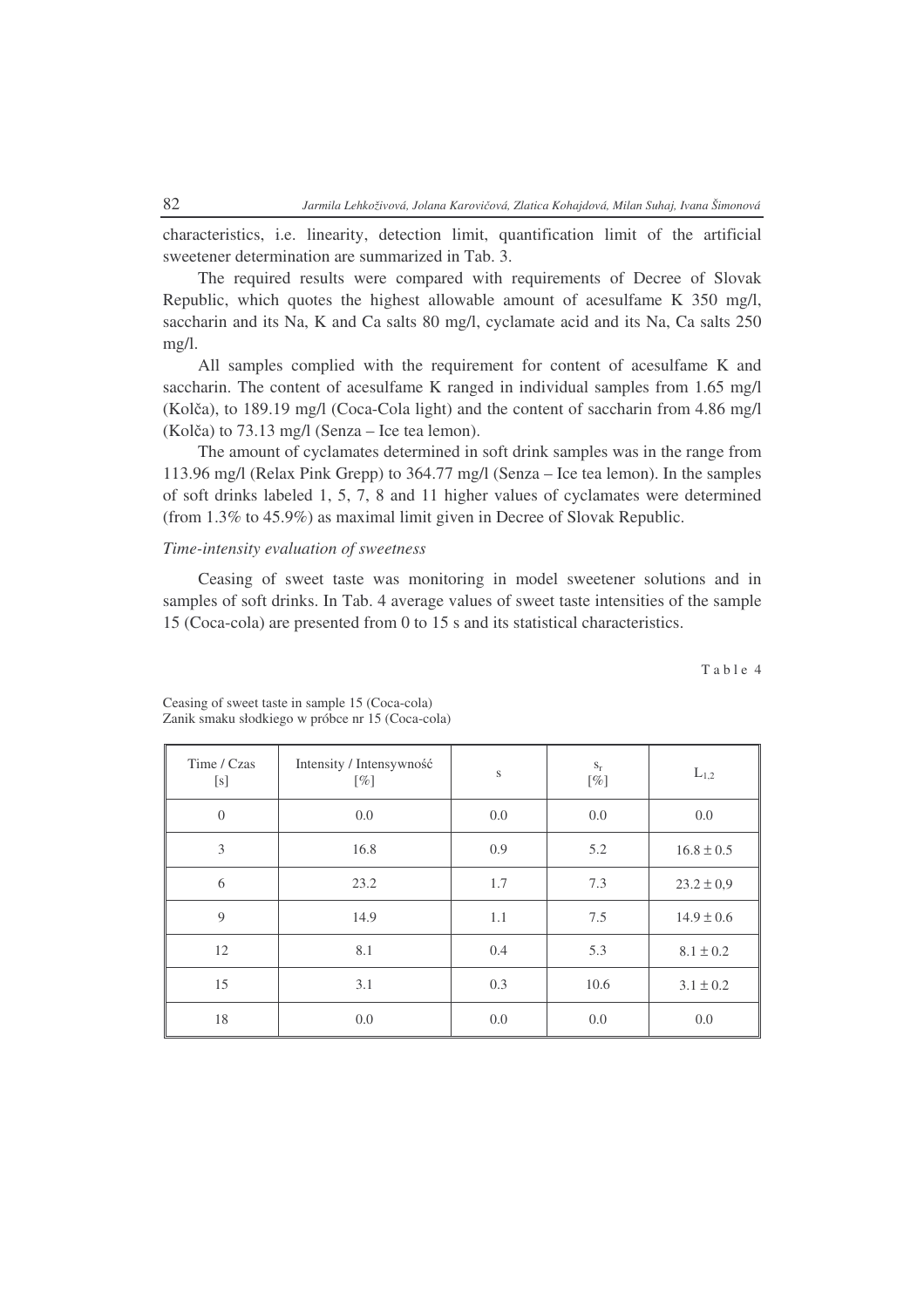The time-intensity dependence of model sweetener solutions of sucrose, aspartame and saccharin was increased at first, whereupon maximum intensity was reached after swallowing of sample (after 6 s). Then intensity of sweet taste was decreased. Decreasing shape of the curve has form of non-linear dependence (type  $y =$ ax<sup>b</sup>), which limits to zero. So, the perception of sweet taste decreases with time till disappears at last. There were no significant differences in maximum intensity for the four model sweetener solutions, because the samples were equisweet to 9% sucrose. The maximum intensity of sweet taste was 27.6% for sucrose solution, 27.1% for aspartame solution and 29.9% for saccharin solution. The total duration of sweet taste was equivalent in all model solutions (15 s).

Comparing the results of time-intensity sweetness evaluation in soft drinks was found out that samples containing the artificial sweeteners had higher maximum intensity and longer progress of ceasing too.

The maximum intensity of sweet taste was from 20.0% (Kofola Original) to 36.6% (Mirinda Pomarančová Explózia) in samples without the artificial sweeteners labeled 15, 16, 17, 18, 19 and 20 and total duration ranged from 15 s (Kofola Original) to 24 s (Figo Línia Multivitamín, Márka Červená). The samples with the artificial sweeteners had the maximum intensity of sweet taste from 28.3% (Toma Slice Pomaranč) to 40.5% (Lift Jablko) and the total duration was for these samples in interval from 18 s (Olé – Ľadový čaj citron, Prameň Citrón) to 36 s (Lift Jablko).

# **Conclusions**

- 1. The method of capillary isotachophoresis and suggested electrolytic system is suitable for monitoring of the artificial sweeteners content. The advantage of applied method is simple sample preparation too. Determined amounts were compared with maximum allowed limits given in Decree of Slovak Republic. The samples of soft drinks (1, 5, 7, 8 and 11) exceeded maximum allowed amounts for cyclamates. They exceeded limit above 3.21 mg/l to 114.77 mg/l. All samples complied with requirements of Decree of Slovak Republic for acesulfame K and saccharin content.
- 2. In the next part of the study time-intensity evaluation of sweetness was monitored in the soft drink samples, which contained natural or artificial sweeteners. The time-intensity curves had similar shape with quick growth of sweet taste intensity and steeper decrease, whereupon the shortest progress of ceasing had samples containing the natural sweeteners (from 15 s to 21 s). The time of ceasing was longer at the samples containing the artificial sweeteners (18 s to 36 s). From this result, that the natural sweeteners are drifted out faster from taste buds and so ceasing of sweetness is shorter. Higher maximum intensity of sweet taste (28.3% to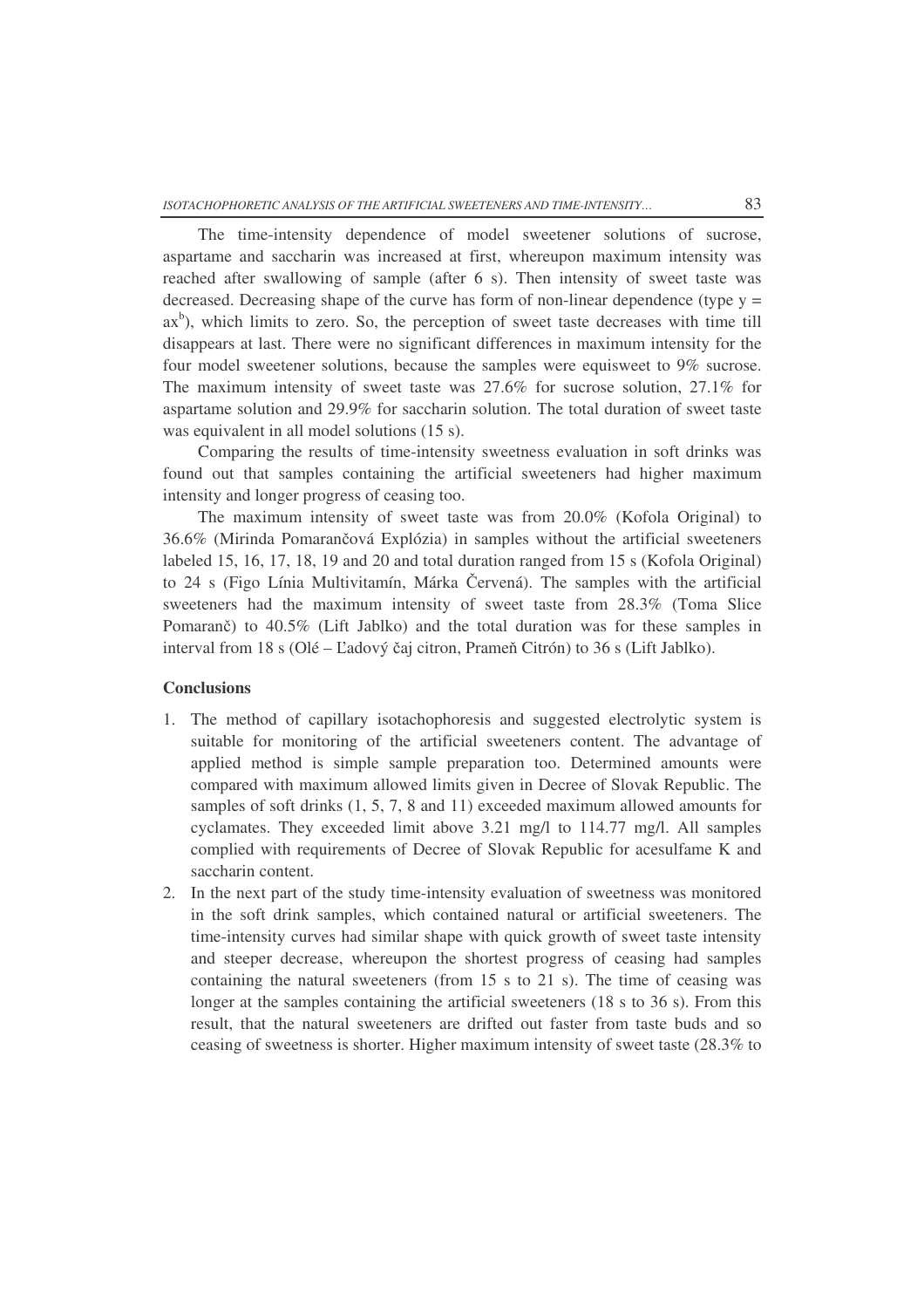40.5%) was in the samples containing the artificial sweeteners, while the samples without the artificial sweeteners had maximum intensity from 20.0% to 36.6%.

*Acknowledgement: This study was supported by Science and Technology Assistance Agency under contract No. APVT-20-02904.*

#### **Literatura**

- [1] Sádecká, J., Polonský, J.: Electrophoretic methods in the analysis of beverages. J. Chromatogr. A, 2000, **880**, 243-279.
- [2] Hrudková, A., Markvart, J.: Nealkoholické nápoje. SNTL, Praha 1989.
- [3] http://www.svps.sk/sk/legislativa/kodex/2\_12\_01.pdf, stiahnuté 20. decembra 2005.
- [4] Suhaj, M.: Stanovenie sacharínu v požívatinách metódou kapilárnej izotachoforézy a derivačnej spektrofotometrie. Potrav. Vědy, 1993, 5 (11), 363-370.
- [5] Lawrence, J.F.: Saccharin. In: The Encyclopedia of Food Sciences and Nutrition. Academic Press, 2003.
- [6] Krutošíková, A., Uher, M., Ková, M.: Zlúeniny vyvolávajúce sladkú chu. Bull PV, 1992, **4 (31)**, 319–339.
- [7] Suhaj, M., Farkaš, P., Ková, M.: Hydrotermický rozklad acesulfámu K a identifikácia jeho degradaných produktov. Bull PV, 1990, **3-4 (29)**, 265–275.
- [8] Prodolliet, J.: Intense sweeteners. Nestlé research centre. 1835-1837.
- [9] Verstappen, T.A., Miltenburg, S.M.S.: Metódy na stanovenie aspartámu. Bull PV, 1990, **3-4 (29)**, 251-264.
- [10] Pokorný, J., Valentová, H., Panovská, Z.: Senzorická analýza potravín. VŠCHT, Praha 1998.
- [11] Neuman, R., Molnár, P., Arnold, S.: Senzorické skúmanie potravín. Alfa, Bratislava 1990.
- [12] Ingr, I., Pokorný, J., Valentová H.: Senzorická analýza potravin. MZLU, Brno 1997.
- [13] Pokorný, J.: Metody senzorické analýzy potravin a stanovení senzorické jakosti. ÚZPI, Praha 1997.
- [14] Breslin, P.A.S.: Human gustations and flavour. Flav. Frag. J., 2001, **6 (16)**, 439-456.
- [15] Piggott, J.R.: Dynamism in flavour science and Sensory methology. Food Res. Int., 2000, **3-4 (33)**, 191-197.
- [16] Piggott, J.R., Simpson, S., Williams, S.A.R.: Sensory analysis. Int. J. Food Sci. Tech., 1998, **1 (33)**, 7-18.
- [17] Eilers, P.H.C., Dijksterhuis, G.B.: A parametric model for time-intensity curves. Food Qual. Pref., 2004, **3 (15)**, 239-245.
- [18] Wendin, K., Janestad, H., Hall, G.: Modelling and analysis of dynamic sensory data. Food Qual. Pref., 2003, **8 (14)**, 663-671.
- [19] Chaya, C., Perez-Hugalde, C., Judez, L., Wee, C.S., Guinard, J.–X.: Use of the Statis method to analyze T-I profiling data. Food Qual. Pref., 2004, **1 (15)**, 3-12.
- [20] Dijksterhuis, G.B., Piggott, J.R.: Dynamic methods of sensory analysis. Trends Food Sci. Tech., 2001, **8 (11)**, 284-290.
- [21] Peyvieux, C., Dijksterhuis, G.: Training a sensory panel for TI: a case study. Food Qual. Pref., 2001, **1 (12)**, 19-28.
- [22] Piggott, J.R., Hunter, E.A., Margomenou, L.: Comparison of methods of analysis of time-intensity data: application to Scotch malt whiskey. Food Chem., 2000, **3 (71)**, 319-326.
- [23] Garrido, D., Calviño, A., Hough, G.: A parametric model to average time-intensity taste data. Food Qual. Pref., 2001, **1 (12)**, 1-8.
- [24] Perrett, D.: Electrophoresis. In: Encyclopedia of Separation Science. Academic Press, 2000.